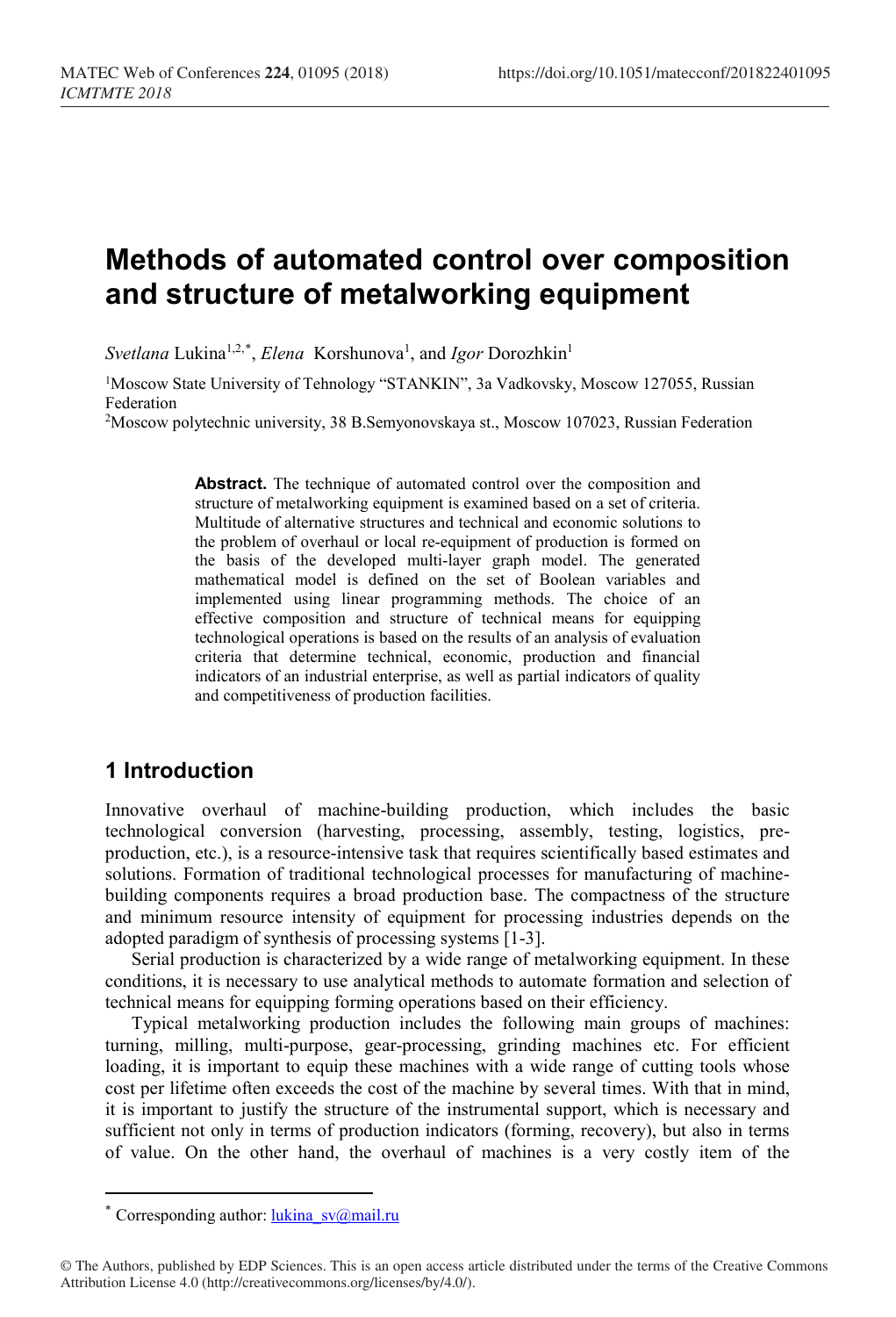company's expenses and is often done 'by analogy', that is, to replace the obsolete ones. However, this approach is not justified in connection due to rapid improvement of the tool and development of new progressive forming technologies that require the use of modern innovative equipment capable of supporting new processing methods in terms of kinetic, energy and shape-forming parameters. Thus, the structure of machinery should be updated based not only on resources, but also on technical and economic indicators such as precision, productivity, reliability, cost-efficiency etc.

The complexity of the task of managing the operating activities of an enterprise in this case is determined by the need to identify and establish a large number of complex interactions between the parameters of production processes, technological equipment parameters and parameters for assessing the efficiency of industrial activities, taking into account the dynamically changing environmental factors [4-7]. The key task here is the procedure for synthesizing the solutions to the problem with the subsequent evaluation of alternatives according to the selected criteria, taking into account all the restrictions [8-11].

The aim of this study is to develop a method for automated management of composition and structure of metalworking equipment on the basis of a set of mathematical models.

To achieve the set objective, the following research tasks are stated in the paper: to develop a mathematical model for putting together a multitude of options for the composition and structure of technical equipment; to justify the selection of a set of criteria for choosing the optimal option; to develop a mathematical optimization model for selecting the composition and structure of technical equipment based on a set of preference criteria.

## **2 General provisions of methods of automated control over composition and structure of metalworking equipment**

To achieve objectives set in this study, it is suggested to use the basic laws of development and synthesis of technological forming systems, which underlie metalworking; for instance, directed synthesis of the processing system using the constants of complexities of basic system components (machine and cutting tool).

Modern trends in the development of the processing technological environment at machine-building enterprises show that there are two basic types of forming technologies in metalworking. The first type of shaping is carried out with the tool barely touching the workpiece, which is done with the help of complex multi-axial kinematics of a machine with a simple form of the cutting tool. Advantages of this method are wide shape-forming possibilities for processing of curvilinear extended or hard-to-reach surfaces, which is canceled out by low precision of processing due to the large number of simultaneously interpolated machine coordinates and the compliance of the cantilever tool at bending deformations, as well as the significant processing time due to multipass.

The second method is based on the profile scheme of metal removal with the linear contact of the tool with the workpiece, causing greater productivity and high accuracy due to simplification of the machine kinematics and favorable effect of force on the compression tool.

The aforementioned motivates a technologist to optimize the structure and innovative composition of the set of technological equipment for a particular type of production where processing technologies will be implemented in the most effective way, reducing the cost of production.

The objective is to synthesize such a structure of machinery in combination with the corresponding tooling, which would have the maximum technical and economic effect. At the same time, the best solutions are selected on the basis of optimization functions which are, in turn, form the basis of technical and economic criteria. Functional and cost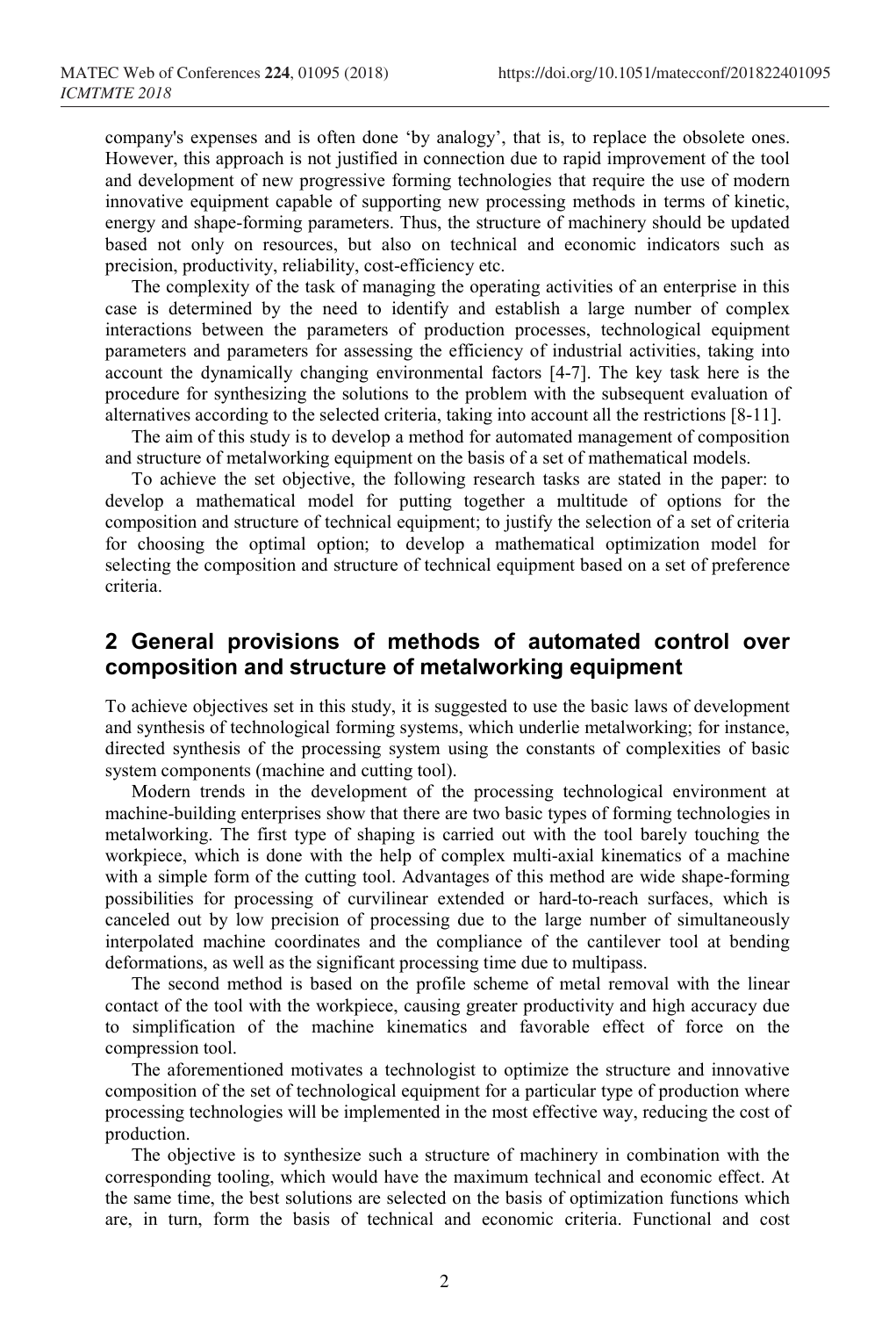parameters of components of enterprise's technological environment are controlled parameters of the model (in particular, the properties of form-building systems, machines and tools, the values of which are known).

Multitude of alternative structures and technical and economic solutions to the problem of overhaul or local re-equipment of production is formed on the basis of the developed multi-layer graph model. Each layer of the graph determines any phase or stage of manufacturing a workpiece, and depth of the layer determines possible variants of the structures of the forming systems, enlarged by the set of metal working machines and cutting tools. It should be noted that when forming a network structure for a certain set of machines and tools, for example using manufacturers' catalogs, the number of variants of structures is the final value. When forming a network model that conceptually describes a class of parts or surfaces to be processed, the quantities that determine the number and depth of the layers will be infinite. The latter should be taken into account in order to ensure the uniformity of the network structure and indexing of its vertices when it is supplemented with new structural features or variants of their implementation, which is necessary for the creation of new products.

Thus, the set of layers and their depths forms the set of vertices of the network graph *xij*, where *x* is the name of the variable reflecting a structural element of the forming system, *i* is the variable characterizing the sequence number of the graph layer; *j* is the variable characterizing the depth of the *i*-th layer of the graph [12-14].

Further formation of the network structure is carried out by determining the bypass of the graph, the number of which corresponds to a set of possible variants of the structural arrangements of the forming systems:

$$
K_i = x_s \bigcup_{i=1}^{n} \bigcup_{j=1}^{m} x_{ij} \bigcup x_t \tag{1}
$$

while the multitude of types of composition may be determined by multiplying the multitude of graph vertices:

$$
M_{K_i} = x_s \cdot x_t \prod_{i=1}^n \prod_{j=1}^m x_{ij}
$$
 (2)

The sum of the complexities of the components interacting within the system is a constant value, so it allows you to superimpose weights on the edges of the graph and synthesize the composition and structure of enterprise's technological equipment in the form of the following mathematical model:

$$
\begin{cases}\n\sum_{j=1}^{m} x_{ij} = 1, \forall i \in \{1, 2, ..., n\} \\
\sum_{i=1}^{n} x_{ij} = 1, \forall j \in \{1, 2, ..., m\} \\
x_{ij} = \{0, 1\}, \ (\forall i \in \{1, 2, ..., n\}, \forall j \in \{1, 2, ..., m\})\n\end{cases}
$$
\n(3)

The generated mathematical model (3) is defined based on the set of Boolean variables and implemented using linear programming methods.

The economic effect after introduction of the optimal equipment composition for equipping technological operations, automation and information and communication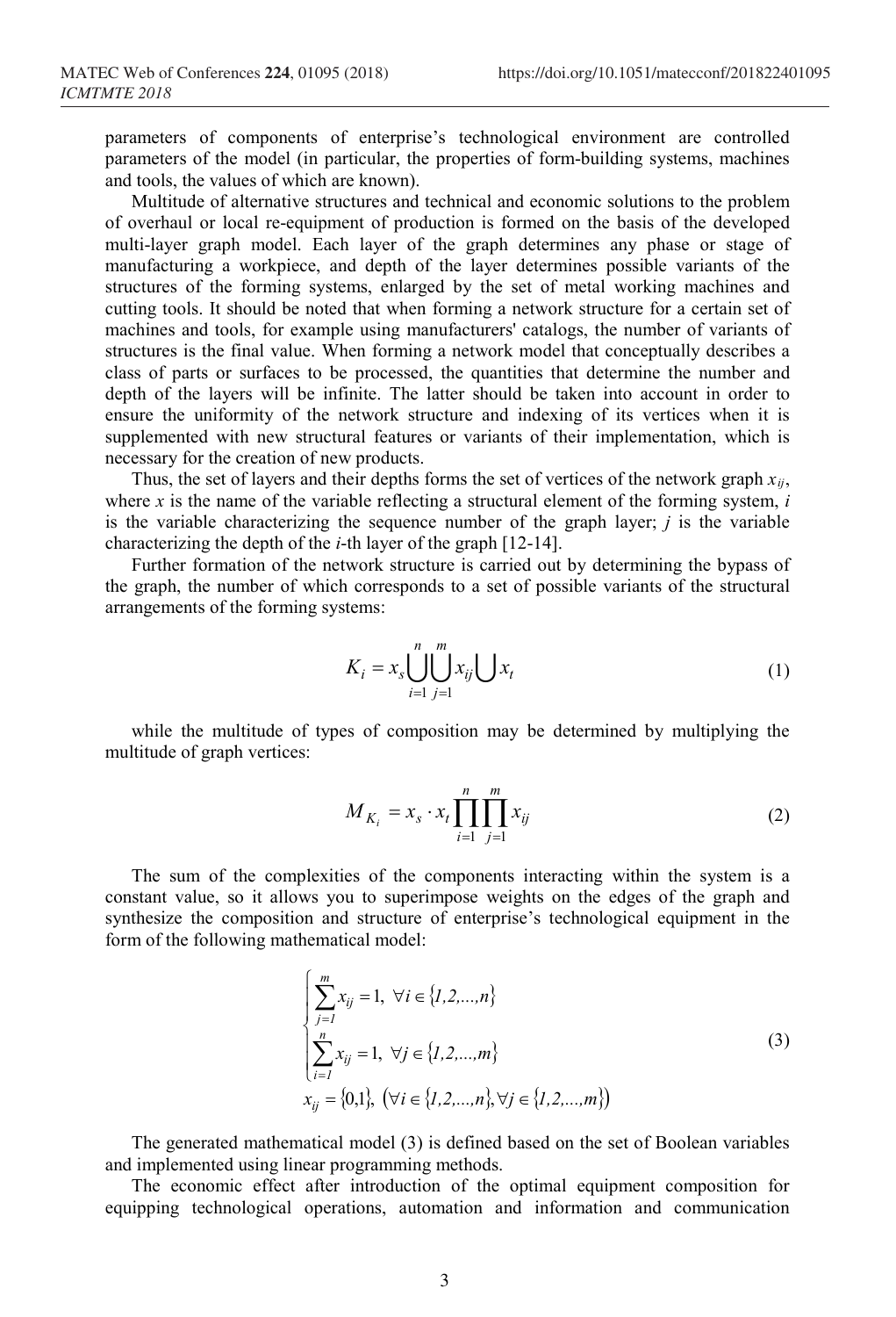facilities can be divided into direct and indirect. Direct economic effect is understood as saving of material and labor resources and the improvement of quality of products manufactured after optimization of the production activity of the enterprise. Indirect effect is achieved by optimizing the off-production activities of the enterprise, which determines cost reduction for the functions of enterprise management. Within the framework of this study, modeling and analysis of direct economic effect is analyzed.

Broadly speaking, industrial activity of the enterprise may be determined by the technical preparation of production, which characterizes measures aimed at improving quality of the products; preparation and organization of technical and technological means of production automation; a set of technological processes for manufacturing products based on the operation of equipment for equipping technological operations; a set of intraand out-of-production logistics activities that ensure fulfillment of production tasks.

The efficiency of production activity of an industrial enterprise can be comprehensively determined by the method of a Real Option Valuation (ROV), which allows to study the whole sum of activities conducted during the life cycle of innovation [15]. Then the investment value of the enterprise should be calculated according to the following equation:

$$
C = C_{ie} + C_{ROV} \tag{4}
$$

where  $C_{ie}$  - the enterprise value without option valuation;  $C_{ROV}$  - is the option value.

Within the framework of this study, a set of innovative measures aimed at introducing into the production process the optimal composition of technological equipment as well as computing, automation and information and communication facilities that increase the efficiency of production processes, the quality and competitiveness of the products.

When studying model (4), it was assumed that at the initial stages of decision-making cost *Cie* is a constant value that only affects the absolute value *C* and does not influence the choice of option development [15]. During decision-making, the following variants of option development were considered: a development option adding value to the enterprise under consideration, as it allows to obtain additional profit (CALL option); an option to replicate the operational experience, showing the possibility of using previous experience in future enterprise development projects; an option to delay the beginning of the project, which determines the possibility to postpone investment until new information is available to take informed decisions; an option to exit from business in case of running at a loss (PUT option), and an option for switching and temporary stopping of business in case of a sum of unfavorable factors. In its basic arrangement, value of CALL option is calculated based on the Black-Scholes model [15]:

$$
C_{ony} = PN(d_1) - Se^{-rt}N(d_2)
$$
\n(5)

Here *Р* - total value of enterprise's assets; *S* - the value of option exercising; *t* - the time of option exercising; *r* - the riskless interest rate; *e* - the exponent (2,7183);  $\sigma$  - the SD of total value of asset deviation.

$$
d_1 = \frac{\ln\left(\frac{P}{S}\right) + \left(r + \frac{\sigma^2}{2}\right)t}{\sigma\sqrt{t}}, \ d_2 = d_1 - \sigma\sqrt{t} \tag{6}
$$

Model (6) is implemented for the following assumptions: the price of the enterprise's assets is a continuous value; the standard deviation is known and does not change during the lifetime of an option; the underlying asset (a project of automation and informatization of an enterprise) is not traded openly on the market.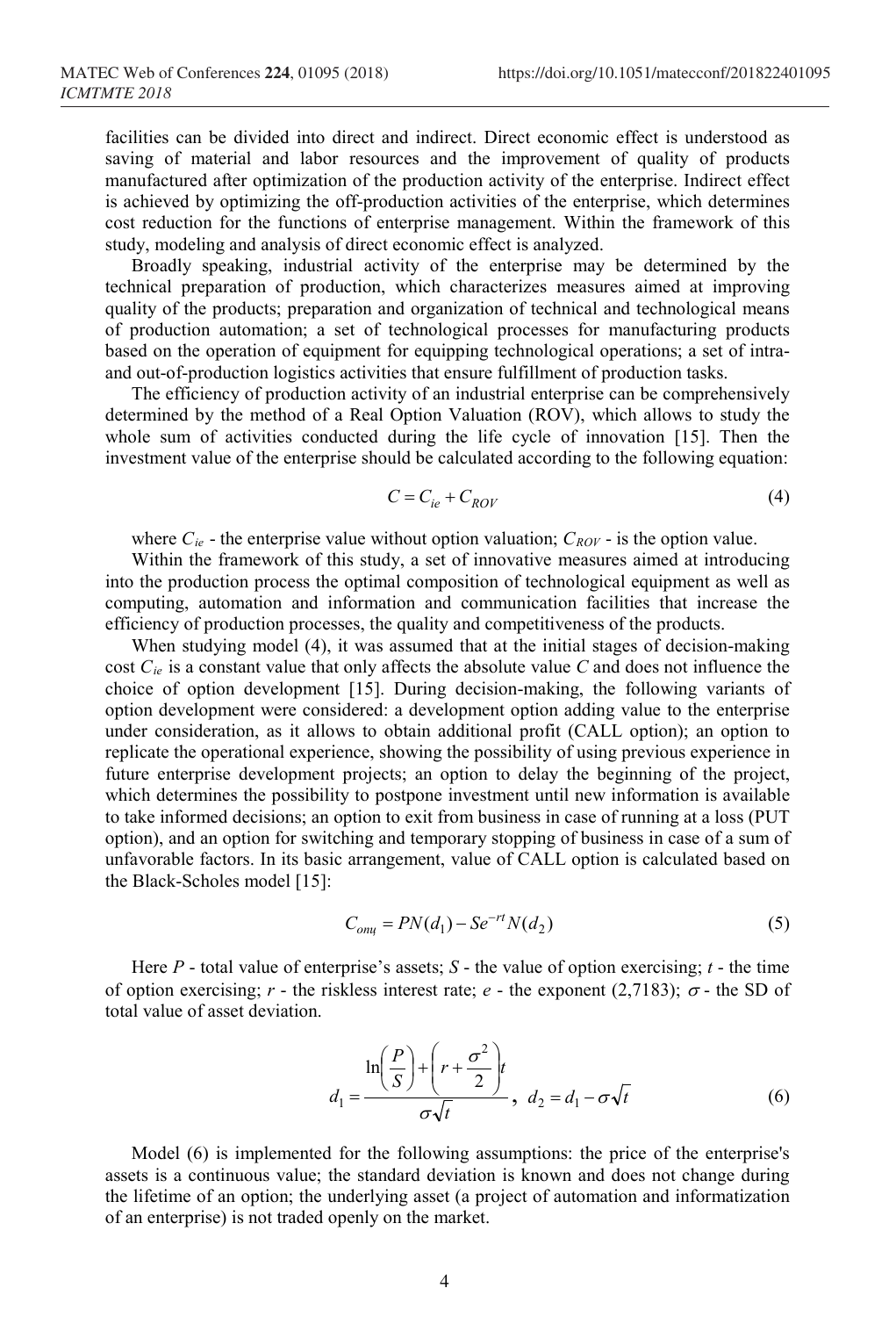The choice of an effective composition and structure of technological equipment should be carried out based on the analysis of evaluation criteria determining the technical, economic, production and financial indicators of an industrial enterprise, as well as partial indicators of quality and competitiveness of production facilities with a given option:

$$
F_k = \sum_{i=1}^{n} \sum_{j=1}^{m} c_{ij} b_{ij} \rightarrow min(max), \begin{pmatrix} \forall k \in \{1, 2, ..., l\} \\ \forall i \in \{1, 2, ..., n\} \\ \forall j \in \{1, 2, ..., m\} \end{pmatrix}
$$
  
\n
$$
F_{ad} = \sum_{k=1}^{l} \frac{F_k}{F_{k_{ex}}} K_{s_k} \rightarrow min(max)
$$
  
\n
$$
\left( \sum_{j=1}^{m} x_{ij} = 1, \forall i \in \{1, 2, ..., n\}
$$
  
\n
$$
\sum_{i=1}^{n} x_{ij} = 1, \forall j \in \{1, 2, ..., m\}
$$
  
\n
$$
x_{ij} = \{0, 1\}, \forall i \in \{1, 2, ..., n\}, \forall j \in \{1, 2, ..., m\} \}
$$
  
\n(7)

Here  $F_k$  is the sum of partial target functions of elements of enterprise's equipment;  $F_{ad}$ is the target function of complex efficiency criterion;  $K_{sk}$  is the significance of  $k$ -th partial target function;  $c_{ij}$  is the degree of conformity of each synthesized option to  $k$ -th conformity criterion (weight of graph edges);  $b_{ij}$  is the numerical value of technological and economic features of components of enterprise's equipment system (in nominal points).

If there is one preference criterion, the task of choosing an optimal structure of enterprise's equipment is reduced to finding the minimum or maximum path in the graph corresponding to the minimum or maximum value of the partial objective function.

If it is necessary to take into account a set of preference criteria, the choice of the optimal variant is reduced to the calculation of the additive convolution of particular criteria. When forming convolutions of particular criteria, the nature of the objective functions should be taken into account, in particular, tendency to a maximum or a minimum. In order to reduce the influence of the unequal character of absolute values of individual objective functions on the final result during formation of additive convolution, it is necessary to scale the values of the objective functions of the preference criteria relative to their given possible extreme values  $F_{\text{ker}}$ .

#### **3 Implementation of methods**

When implementing the developed models (4) - (7) and methods, software like MS Excel, MS Visual Studio, MS Access, C#, and MS SQL was used.

The developed models and tools were used to design software for the development of enterprises in the real sector of the economy; for instance, during preparation of projects aimed at developing a separate division of a full-cycle machine plant, expanding existing machine production and production capacities of a machine-building enterprise etc.

### **4 Conclusion**

As a result of this study, the method of the automated management of composition and structure of equipment used in metal-working has been developed.

The basis of this method is a set of mathematical models for the formation and selection of the optimal variant for a set of partial and complex preference criteria.